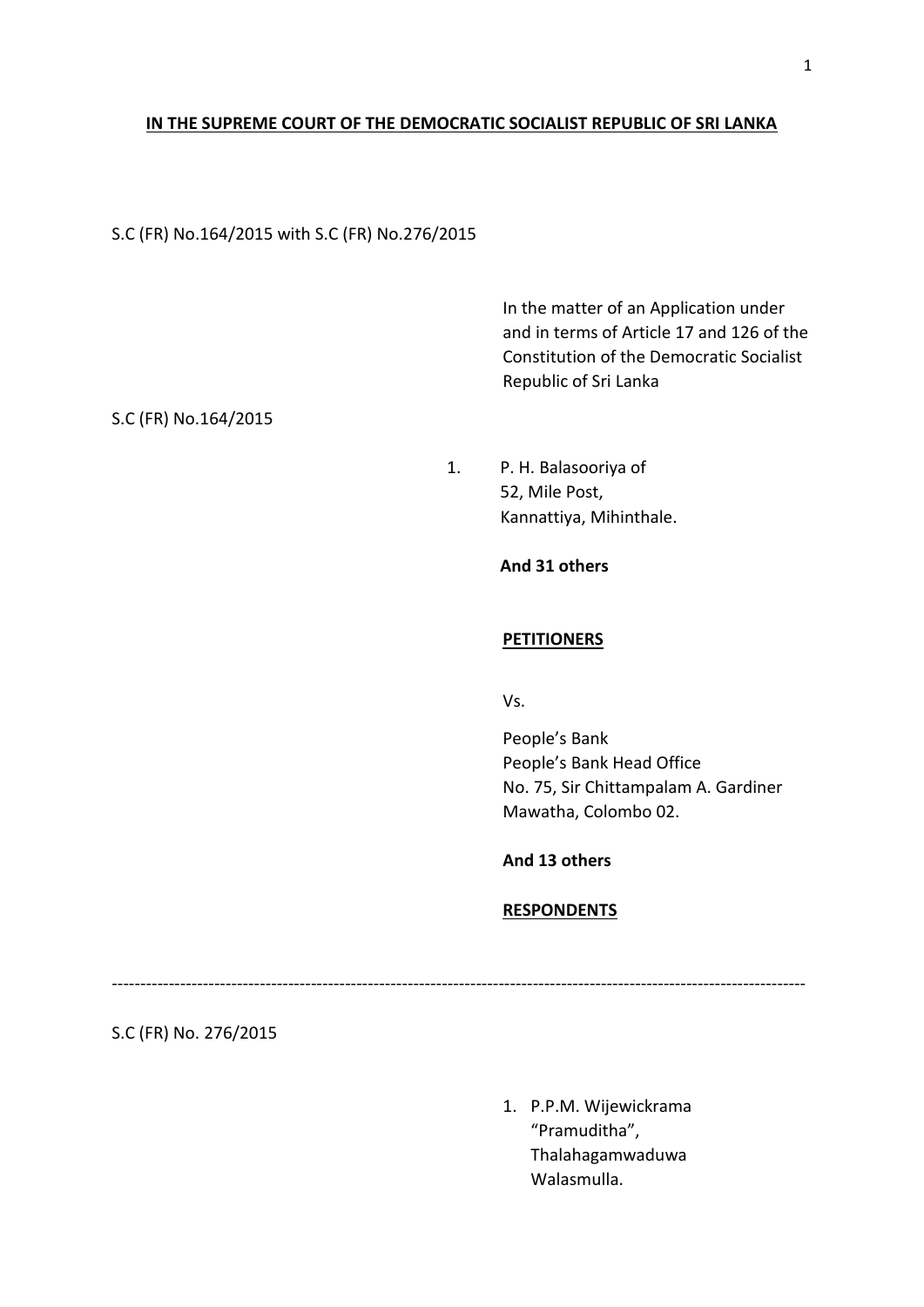### **And 39 others**

#### **PETITIONERS**

Vs.

1. People's Bank No. 75, Sir Chittampalam A. Gardiner Mawatha, Colombo 2.

### **And 3 others**

#### **RESPONDENTS**

| <b>BEFORE:</b> | Sisira J. de. Abrew J. |
|----------------|------------------------|
|                | Upaly Abeyrathne J. &  |
|                | Anil Gooneratne J.     |

**COUNSEL:** Dr. S.F.A. Cooray with Pathum Bandara for the Petitioners in S.C (FR) 164/2015

> J.C. Weliamuna with Pasindu Silva and Sulakshman Senanayake for the Petitioners in S.C (FR) 276/2015 Manohara de Silva PC with Hirosha Munasinghe For the  $1^{st}$  –  $13^{th}$  Respondents in SC (FR) 164/2015 And  $1<sup>st</sup> - 3<sup>rd</sup>$  Respondents in S.C (FR) 276/2015

Sanjay Rajarathnam P.C., A.S.G. with Rajitha Perera S.S.C For the Attorney General in both cases

**ARGUED ON:** 10.01.2017

**DECIDED ON:** 03.03.2017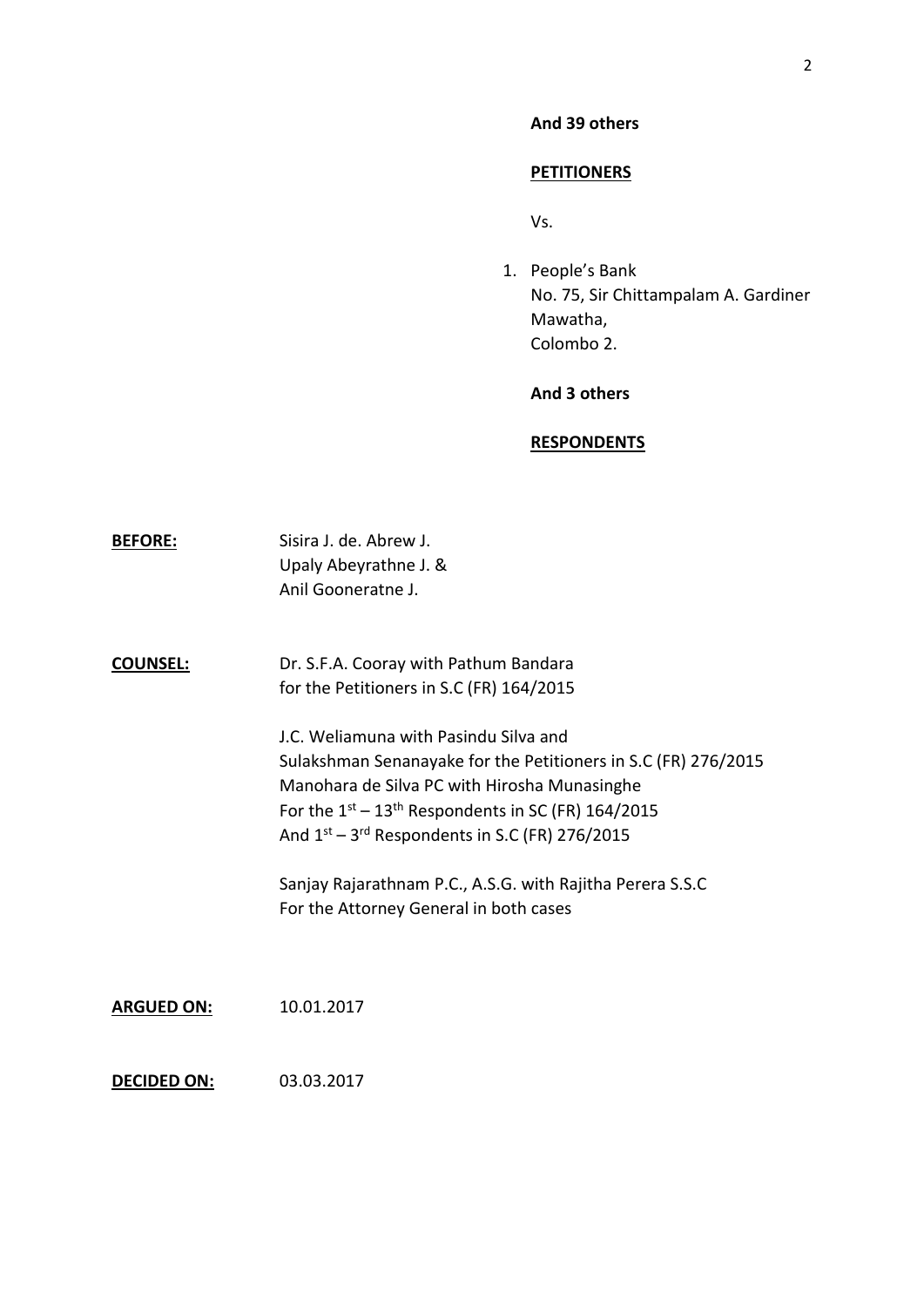The above two Applications S.C (FR) 164/2015 and S.C (FR) 276/2015 which are similar in nature were taken up together for hearing. There are altogether 32 Petitioners in S.C (FR) 164/2015 and 40 Petitioners in the other application. Both sets of Petitioners seek almost the same relief. Petitioners applied for the post of Customer Service Assistants of the 1<sup>st</sup> Respondent Bank in response to a newspaper advertisement (P1). According to the advertisement P1, applicants need to (as presented in case No. 276/2015).

- (a) Sit for a qualifying examination to be conducted by the Department of Examinations and meet the stipulated standard. All candidates to reside in a relevant Grama Niladari Division at least for 5 years.
- (b) Successful candidates who meet the stipulated standard as above to be called for an interview, and those successful to undergo training period of 4 years covering on all aspects of banking.
- (c) Successful completion of the said period result in contractual/permanent appointment of the People's Bank.

I note the submissions of counsel who appeared in both applications. It was submitted on behalf of the Petitioners that they applied for the above post as in P1. The admission card required to sit for the examination is produced marked P2 (similar card received by Petitioner in 276/2015) on or about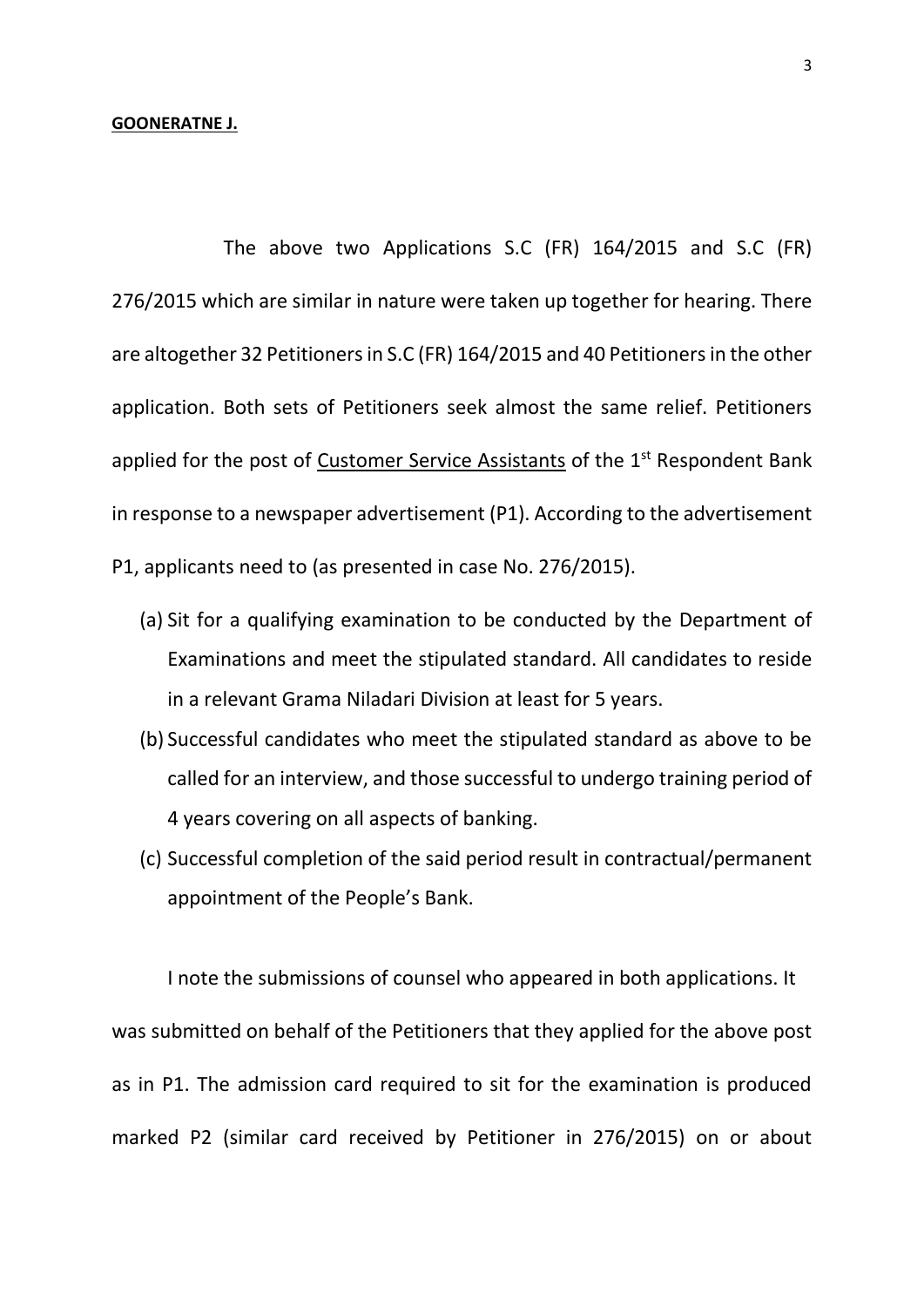June/July 2013, the Petitioners received their results (P3). By letter P4 of 13.08.2013 all Petitioners were informed that they would be eligible to be present for an interview, for the above post. Interview held on or about September 2013 and all Petitioners participated. Thereafter all Petitioners received letter of 13.11.2014 from the  $1<sup>st</sup>$  Respondent Bank that they were selected for the post of Customer Service Assistant (P5). It is specifically pleaded that having received letter P5 all Petitioners had a legitimate expectation that they will be awarded a contract of employment for the post of 'Customer Service Assistant', at the People's Bank. It was also argued on behalf of the Petitioners that the communication as above is an indication of the continuation of the published advertisement marked P1 upon which the Petitioners were only to be given formal letters of appointments. It is pleaded that the  $1<sup>st</sup>$  Respondent Bank was to proceed with the issuing of the letters of appointment to the Petitioners but were delayed due to an announcement on the previous Presidential Elections in or about November 2014. However, consequent to the end of elections in January 2015, the appointments should have been given to the above post since it was a result of the advertisement marked P1.

Due to delays and as the Petitioners did not receive any communisation from February 2015 the Petitioners individually wrote to the Board of Directors of the 1<sup>st</sup> Respondent Bank, requesting to act on letter P5.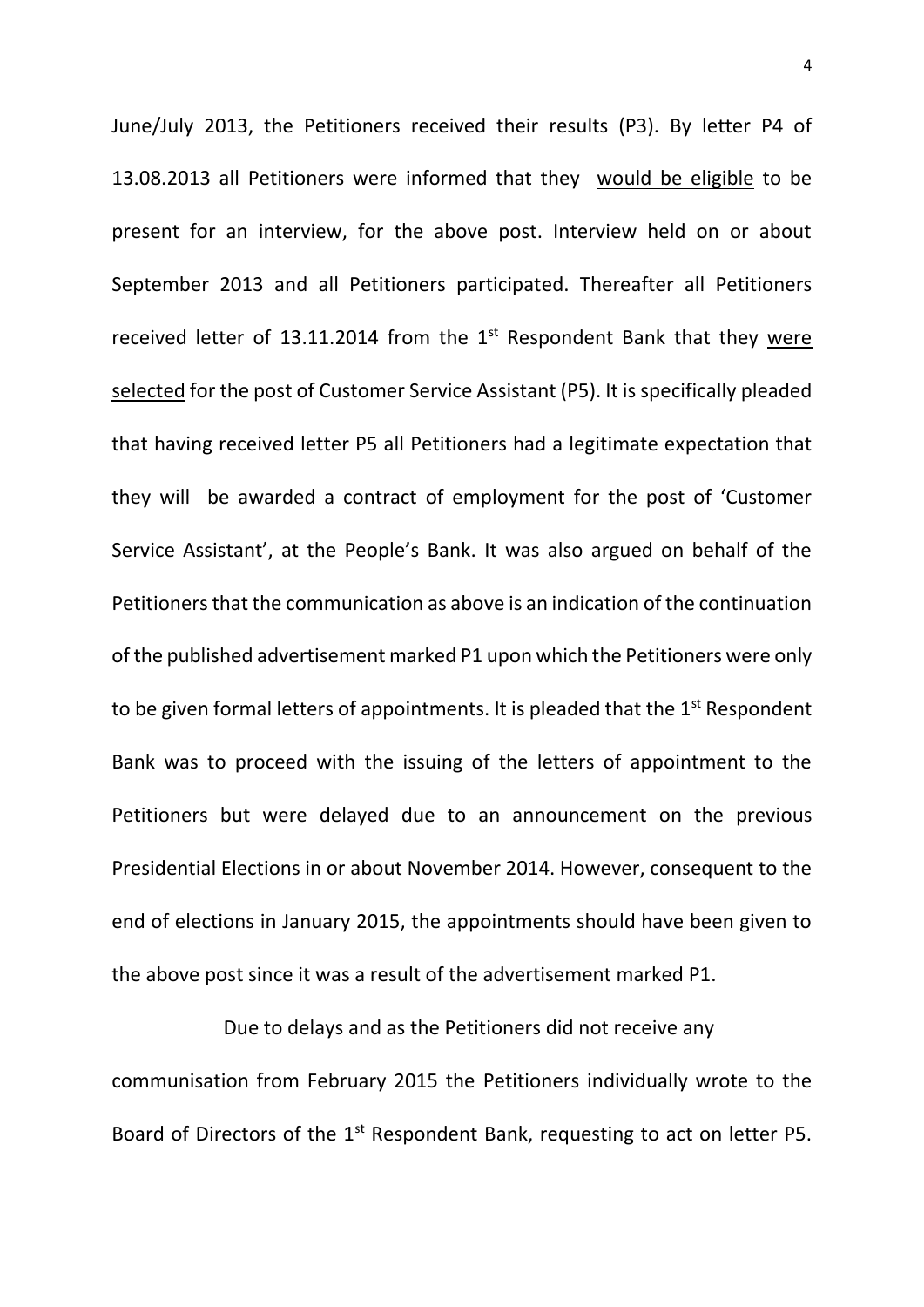Petitioners have produced letter P7 in this regard. To their surprise on or about 12.04.2015 the  $1<sup>st</sup>$  Respondent Bank by advertisement P7 once again called for applications for the post of "Customer Service Assistant". The hardship the Petitioners have to undergo due to their expectations on letter P5 are described in paragraph 16 of the petition. Eg. Petitioners employed had submitted their resignations.  $1^{st}$  and  $2^{nd}$  Petitioners who were required to sit for another competitive examination for some other post, did not sit for the examination.

It is also pleaded that some applicants who received similar letters informing that they have been selected have been given their letters of appointments from the  $1<sup>st</sup>$  Respondent and further plead that failure of the People's Bank to issue the Petitioners letters of appointment is arbitrary, discriminatory and unlawful and amounts to a violations of the Petitioners' fundamental rights guaranteed under Article 12(1) of the Constitution. I also note that in the written submissions of the Petitioners in case No. 276/2015 it is stated that vacancies were filled by batches and the  $1<sup>st</sup>$  batch of 510 was appointed with effect from 17.02.2014 and the 2<sup>nd</sup> batch of 323 appointed with effect from 06.05.2014, and the 3<sup>rd</sup> batch was selected at the time of filing of this application.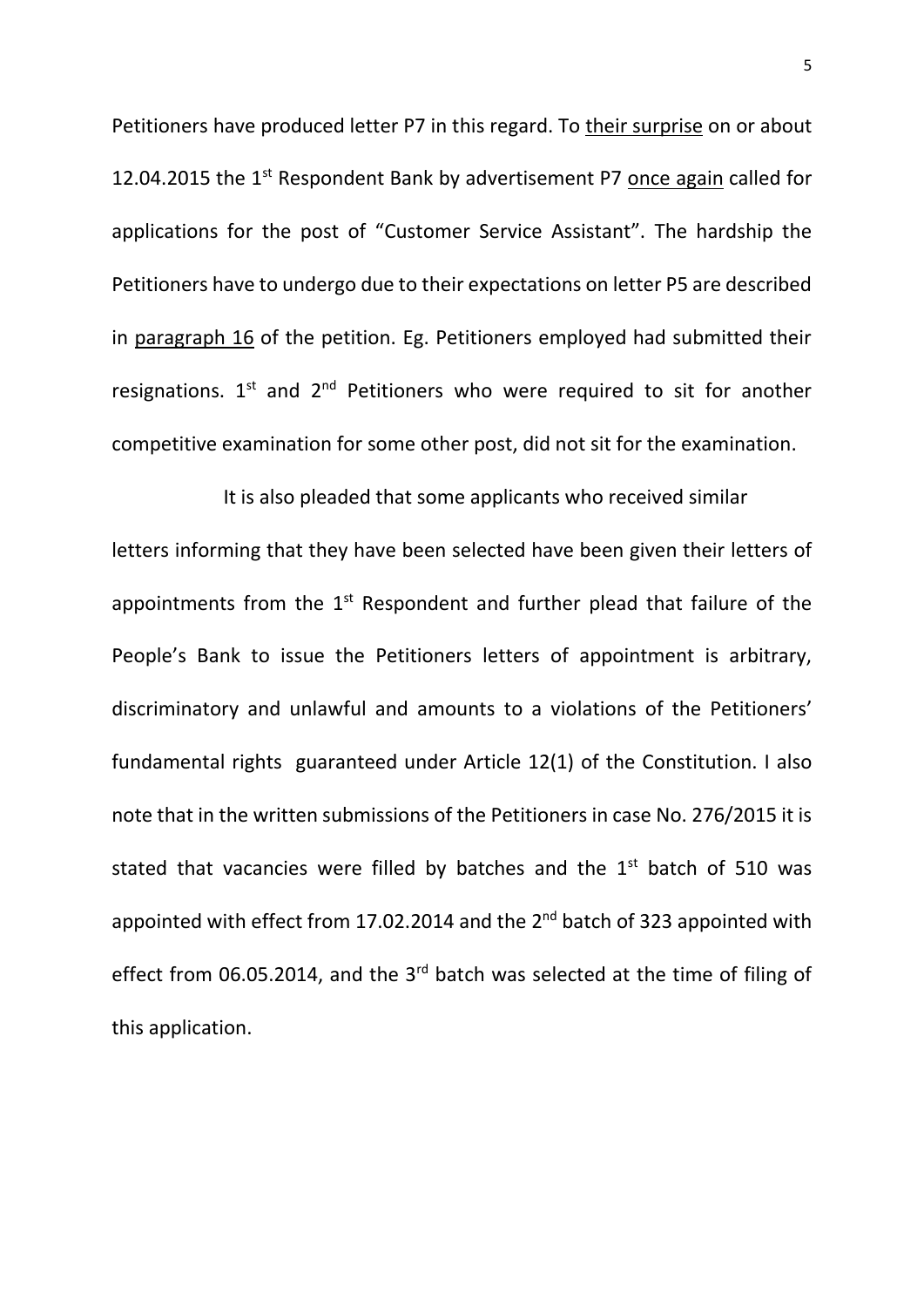The position of the People's Bank is more-fully described in the affidavit of the  $2^{nd}$  Respondent to this application (Nos. 276/2015 and 164/2015). It is averred that the Bank had taken a policy decision to cancel the decision taken by its Board under Board paper 104/2015 to recruit 1000 customer Service Assistants at a meeting held on 24.11.2015. Accordingly the 1<sup>st</sup> Respondent Bank did not recruit any of the applicants who had applied for the post of Customer Service Assistants under advertisement marked P7. It is further averred that the decision was taken by the new administration of the  $1<sup>st</sup>$ Respondent Bank upon change of policy to digitalise the bank and in that direction to strengthen the IT Department and to recruit a maximum of 500 personnel with IT related qualifications and place them at a suitable position to facilitate digitalization process. Internal letter 1R1 containing the decision is produced. It is pleaded that mere selection of an applicant does not necessarily result in an applicant having a legitimate expectation. Further it is pleaded that the policy decision is not selective or discriminatory. Once the bank is fully digitalized Customer Service Assistants will not be necessary.

In the counter affidavit of the Petitioner the  $7<sup>th</sup>$  Petitioner giving details of candidates, pleads that over 800 were appointed under P1 as Customer Service Assistants. A list prepared by the Petitioner is produced P(9a) and P(9b) and a extract from official news magazine of the bank in April 2014 is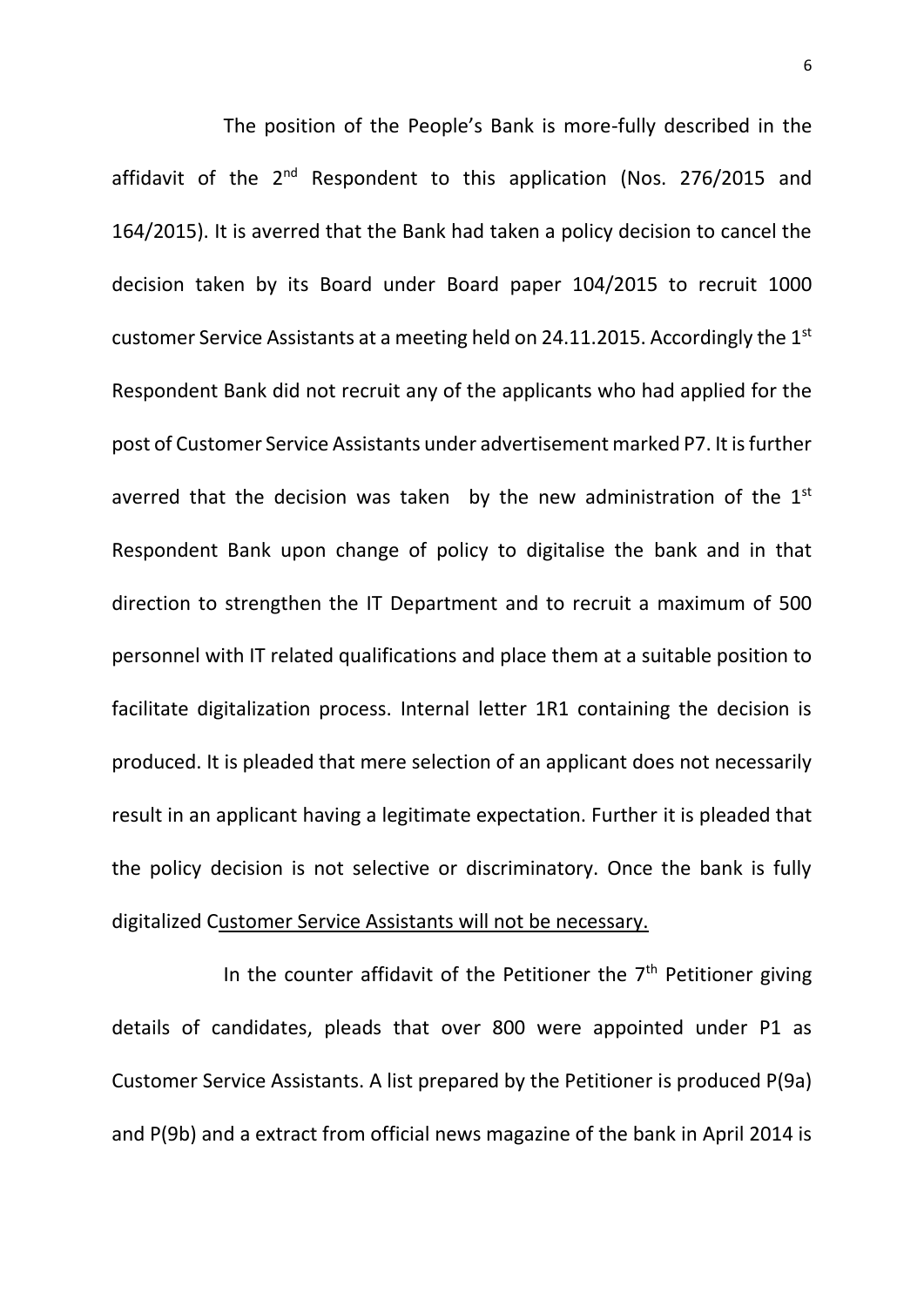produced P10. Petitioner also provide more proof by producing further documents marked P11(a), P11(b) and P11(c ) & P11(a) is a mark sheet of one Vindani issued by the Examinations Department (average marking 65.33) P11(b) is the letter of 23.01.2014 selecting Miss Vindani, sent by  $1<sup>st</sup>$  Respondent's letter P1 (c ) appointment letter of Miss Vindani.

I have also perused the petition of the several Petitioners in S.C. Application No. 164/2015. It is filed on the same footing as in S.C. Application No. 276/2015 for the same post and giving details of result sheets, letter calling for interview, selection letter etc. However more details are pleaded and makes the application prolex, but it is the same issue before court as in case No. 276/2015. In fact each Petitioner's details are pleaded in separate paragraphs of the petition. However the prayer to the petition as in sub paragraph (b) seeks to obtain a decision for an imminent infringement of fundamental rights of the several petitioners. I also note the journal entry of 20.01.2016 where certain Intervenient-Petitioners made an application to this court to intervene, but on 12.02.2016 Intervenient-Petitioners withdrew their application to intervene as they came to know that no appointments would be made by the bank and withdrawal was allowed by court.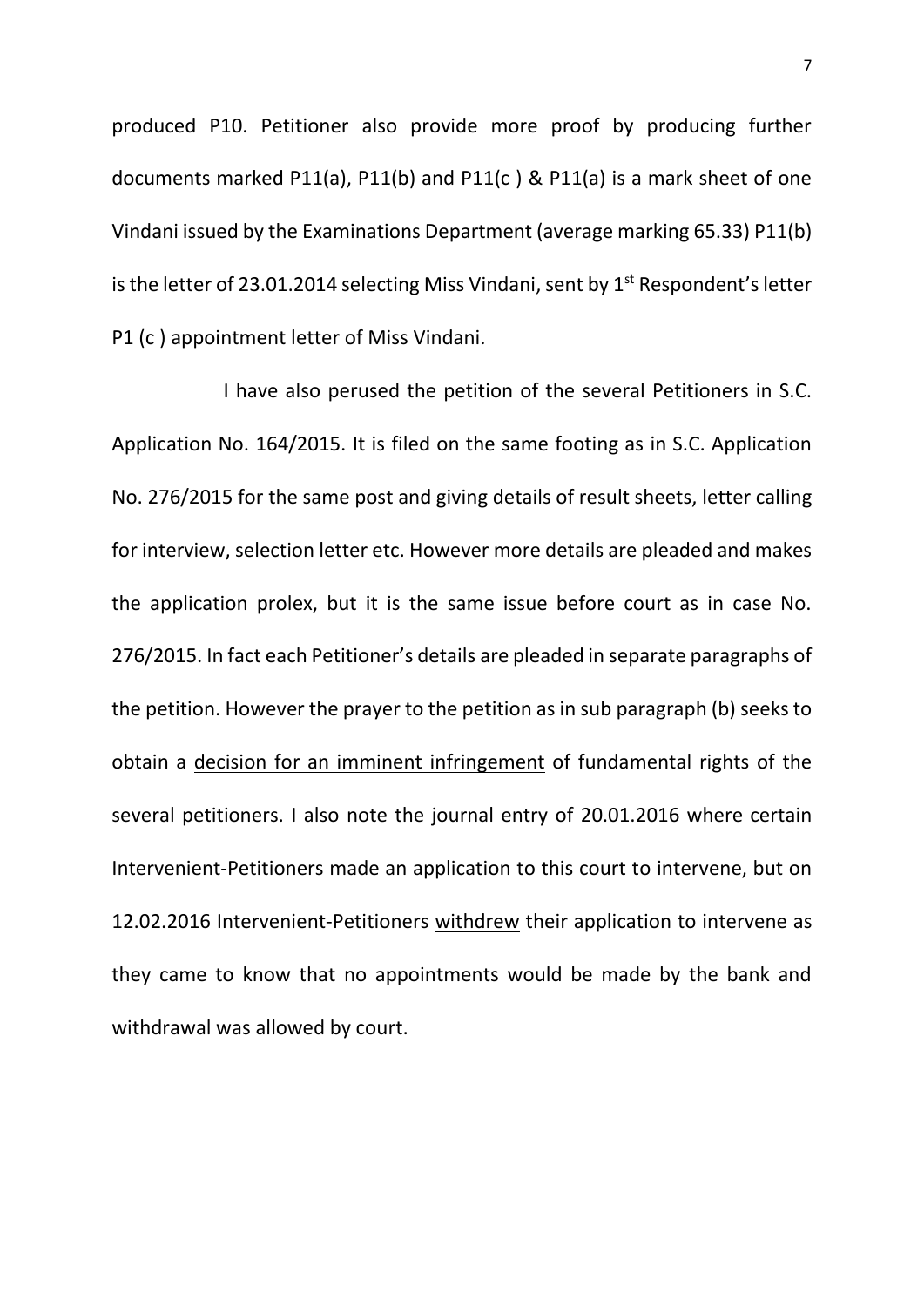The Supreme Court on 28.01.2016 granted Leave to Proceed for the alleged violation of Articles  $12(1)$  and  $14(1)(g)$  of the Constitution in both applications, I am inclined to accept the argument of the learned counsel for the Petitioners that once the process of selection was complete the Respondents should have proceeded with the formal appointments and in fact the bank is under a legal obligation to select and appoint the suitable candidates. The policy of the People's Bank as reflected in Board Paper 104/2015 taken on 24.11.2015 to cancel the decision to recruit 1000 Customer Service Assistants seems not to be applicable to the Petitioners as it intends to cancel recruitments made in 2015 (P7) and thereafter. Petitioners in both applications were selected by letter dated 13.11.2014 (P5) and surprisingly as observed by the Petitioners formalities were not followed after issuance of selection letters. There is a legal obligation to follow the formalities and make due appointments. The facts of the case discussed clearly demonstrate a legitimate expectation of all successful Petitioners in both applications. A somewhat similar situation arose in the case of *W.K.C Perera vs. Daya Edirisinghe and Others 1995 (1) SLR 148* M.D.H. Fernando J. held ....

"whether the Rules and Examination Criteria have statutory force or not, the Rules and Examination Criteria, read with Article 12, confer a right on a duly qualified candidate to the award of the Degree, and a duty on the University to award such Degree without discrimination; and even where the University has reserved some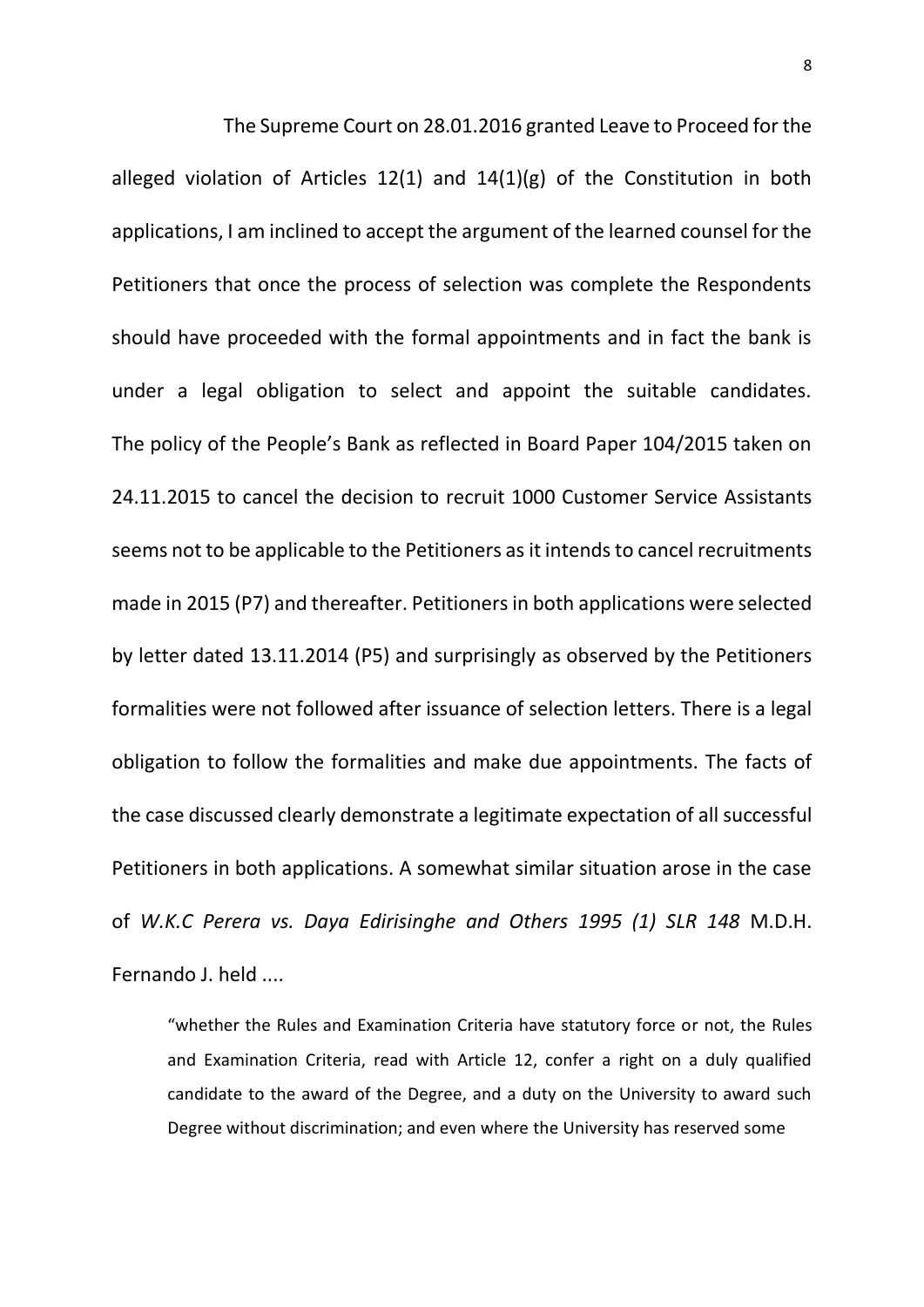discretion, the exercise of that discretion would also be subject to Article 12, as well as the general principles governing the exercise of such discretions" – at pages 156 & 157.

Respondents no doubt seek to justify the non-appointment on the 1<sup>st</sup> Respondent Bank's decision to digitalize the bank. Material furnished as an excuse by the bank as above is not supported with cogent reasons. On the other hand as a matter of law the change of policy should not defeat legitimate expectations as held in *Dayarathne and Others Vs. Minister of Health and Others 1999(1) SLR 393* 

Per Amarasinghe J. at 394..

"when a change of policy is likely to frustrate the legitimate expectation of individuals, they must be given an opportunity of stating why the change of policy should not affect them unfavourably. Such procedural rights have on important bearing on the protection afforded by Article 12 of the Constitution against unequal treatment, arbitrarily, invidiously, irrationally or otherwise unreasonably dealt out by the executive"

Another point raised by learned counsel for the Petitioners is that failure to give reasons of the non-appointment of the Petitioners. The Petitioners had no communication from the 1<sup>st</sup> Respondent Bank, after letter P5 was sent to them which gave the expectation of being appointed as in P1. Once selected the next step in ordinary course and circumstances should follow. In fact only in the objections filed by the  $1<sup>st</sup>$  to  $3<sup>rd</sup>$  Respondents it is conveyed to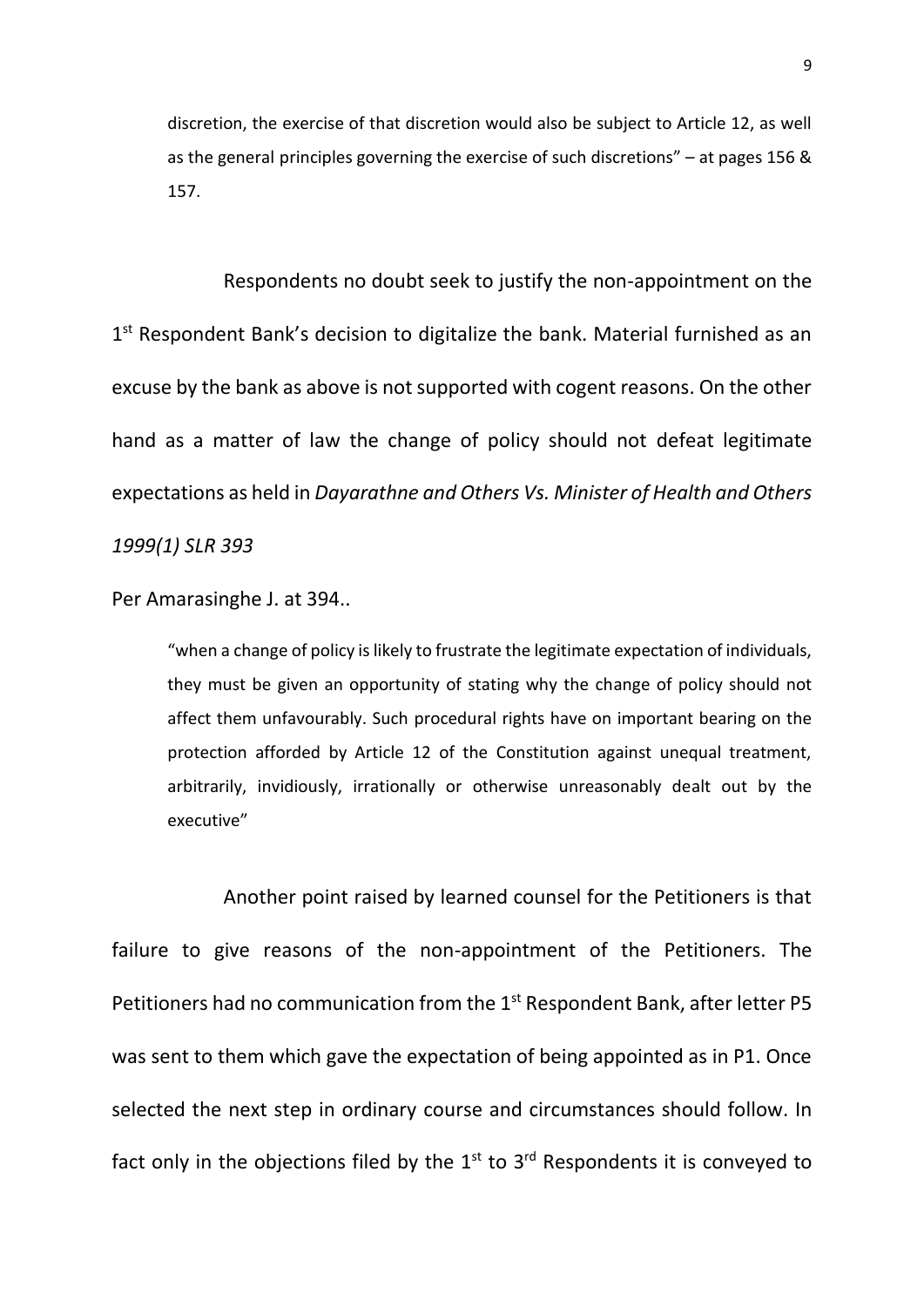court of a policy decision, without the policy decision being placed before court. It was only an internal memo (1R1) that was made available to court. I also note that Petitioners were selected inclusive of qualifications on computer literacy, among other achievements. There are several cases in which court has held the necessity to give reasons under various circumstances. Giving reasons has become, increasingly an important protection of the law. *Karunadasa Vs. Unique Gem Stones Ltd. & Others 1997(1) SLR 256. At pg. 264* it was stated that whether parties are entitled or not to be told of reasons for decision, if they are withheld, once judicial review commences the decision could be condemned as arbitrary or unreasonable. In *Suranganie Marapana Vs. Bank of Ceylon and Others 1997 (3) SLR 156 ....* failure to give reasons was held to be arbitrary, capricious and unreasonable.

In another decided case right to equality was recognised. *Dr. Elizabeth Manel Dassanayake Vs. K.E. karunathilake* SC/FR 267/2010; S.C. minute 09.02.1016 . In this case the Respondent arbitrarily stopped the appointment process to the post of Director Horticulture, Crop Research and Development Institute Gannoruwa and held right to equally guaranteed under Article 12(1) of the Constitution is violated.

As discussed above based on P1, nearly 800 candidates were already been appointed. Vide P11(a) & P11(c) and all those have passed the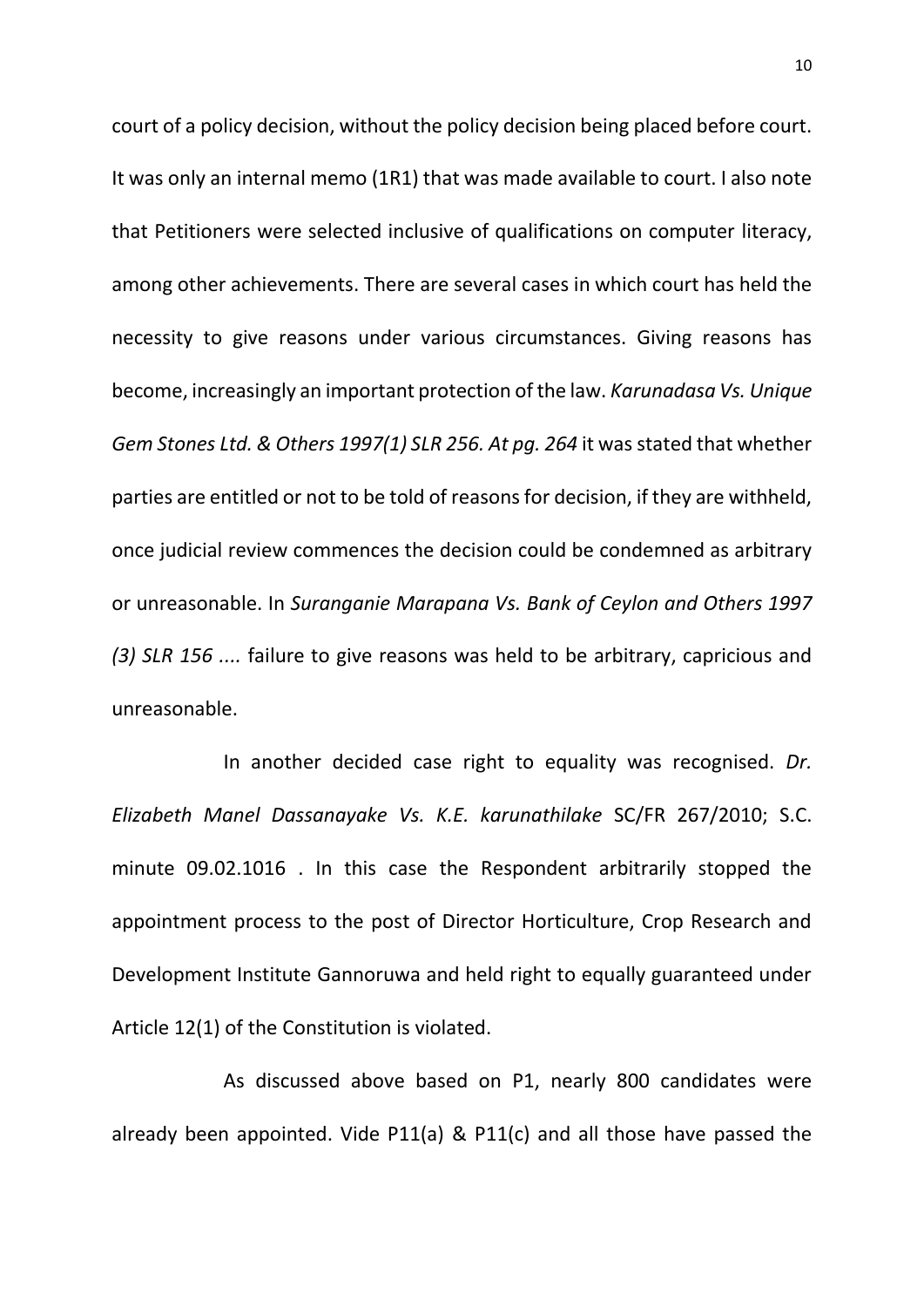same examination as the Petitioners. The Petitioners who were successful in the selection process are not considered for appointment. It is in a way discrimination and violation of Article 12(1) of the Constitution. Any other argument to support non-appointment of Petitioner cannot be accepted as the same post had been advertised in the year 2015 and 2016. What was the necessity to advertise again and again? I also observe that under the scheme candidates will be selected on a District basis for the training and should serve the District for at least 5 years. This would go beyond the period of training which is spelt out in P1 to be a period of 4 years on contract. The satisfactory performance of duties will lead them to permanent status (vide P11 (c)).

Upon a consideration of all matters placed before this court pertaining to both Applications (S.C (FR) 276/2015 and S.C (FR) 164/2015) I am of the view that the Petitioners rights are violated under Articles 12 (1) and 14 (1) (g) of the Constitution and entitled to relief, as follows:

In S.C (FR) 276/2015 relief granted as per sub paragraph (b) and (c) of the prayer to the petition. Further this court award compensation to all 40 Petitioners in a sum of Rs. 75,000/- each.

In S.C (FR) 164/2015 this court grants relief as per sub paragraph (b) and (c) of the prayer to the petition based on advertisement marked 'X' and letter marked P1 being letter dated 13.11.2014 sent by the People's Bank to